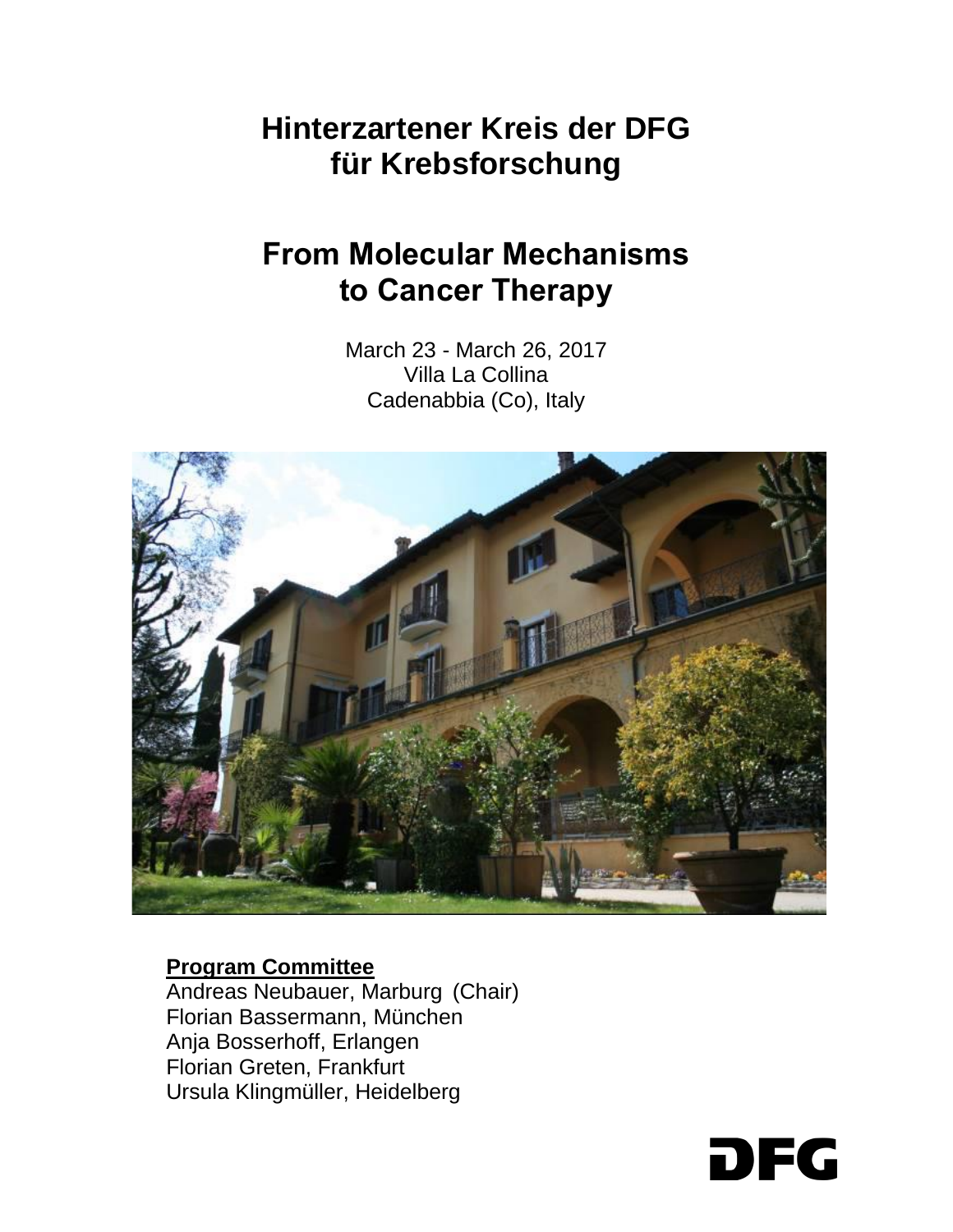# **Thursday, March 23, 2017**

**Arrival until 2:30 p.m.**

**3:30 – 3:45 Welcome and Introduction Andreas Neubauer, Chair of the Program Committee Eckard Picht, German Research Foundation**

|               | <b>Session I: Therapeutic Avenues in Cancer</b><br><b>Chair: Andreas Neubauer, Marburg</b>                                                                               |
|---------------|--------------------------------------------------------------------------------------------------------------------------------------------------------------------------|
| $3:45 - 4:00$ | <b>Andreas Neubauer, University of Marburg, Germany</b><br>Introduction                                                                                                  |
|               | 4:00 - 4:15 Maria Carolina Florian, University of Ulm, Germany<br>"Alterations of the epigenetic architecture underlie aging of<br>hematopoietic stem cells"             |
|               | 4:15 - 4:45 Carla Martins, MRC Cancer Unit, University Cambridge, United<br>Kingdom<br>"Exploiting the heterogeneity of mutant Kras lung tumors to improve<br>targeting" |
|               | $5:00 - 5:15$ Coffee Break                                                                                                                                               |
|               | 5:15 - 5:45 Andreas Burchert, University of Marburg, Germany<br>"Curing myeloid leukemia with targeted therapy?"                                                         |
|               | 6:00 - 6:30 Elke Pogge von Strandmann, University of Marburg, Germany<br>"Extracellular vesicles in NK cell-dependent tumor immune<br>surveillance"                      |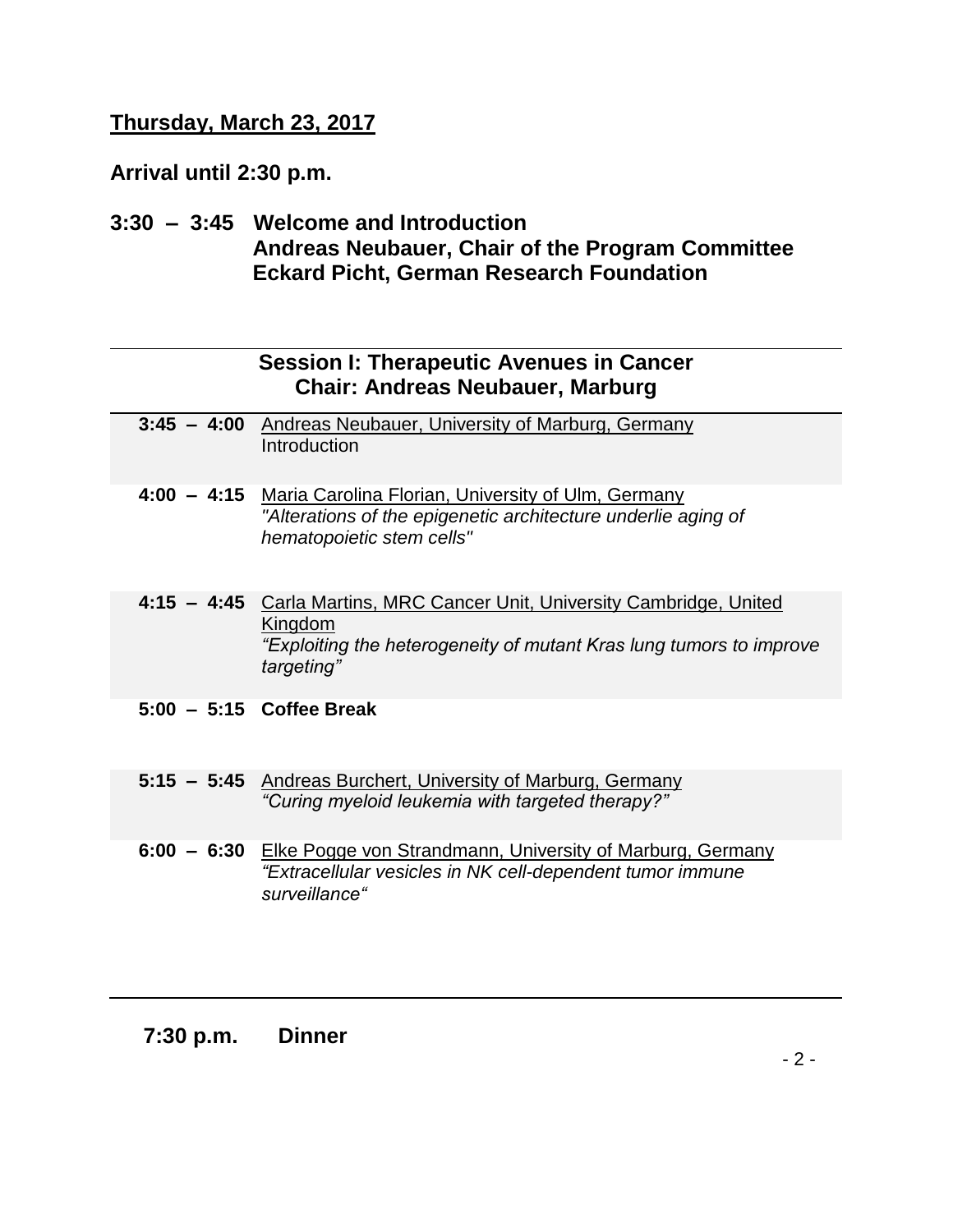## **Friday, March 24, 2017**

## **Session II: Bridging the Scales in Cancer Research Chair: Ursula Klingmüller, Heidelberg**

|                 | 8:30 - 8:45 Ursula Klingmüller, University of Heidelberg, Germany<br>Introduction                                                                                    |
|-----------------|----------------------------------------------------------------------------------------------------------------------------------------------------------------------|
| $8:45 - 9:00$   | Nicholas Mc Granahan, Cancer Research UK, London, United<br>Kingdom<br>"TRACERx: lung cancer evolution in space and time"                                            |
|                 | 9:00 - 9:30 Jens Timmer, University of Freiburg, Germany<br>"A multi-scale model to improve anemia treatment in non-small cell<br>lung carcinoma patients"           |
| $9:45 - 10:15$  | <b>Bas Teusink, Free University of Amsterdam, Netherlands</b><br>"Warburg effect in cancer: what can we learn from microbial<br>physiology?"                         |
|                 | 10:30 - 11:00 Coffee Break                                                                                                                                           |
| $11:00 - 11:30$ | Helen Byrne, University of Oxford, United Kingdom<br>"Unravelling heterogeneity in solid tumor growth"                                                               |
| $11:45 - 12:15$ | Bernd Bodenmiller, University of Zurich, Switzerland<br>"Highly Multiplexed Single Cell Analysis of the Tumor Ecosystem<br>through Time and Space by Mass Cytometry" |

**12:45 – 1:45 Lunch break**

## **1:45 – 4:15 Free time, Individual Sightseeing\*\***

## **\*\*Sightseeing Suggestions**

Villa Carlotta - <http://www.villacarlotta.it/> Bellagio - <http://www.lagodicomo.com/english/bellagio.php> San Martino - <http://www.cadenabbiadigriante.com/inglese/itinerari/09.asp>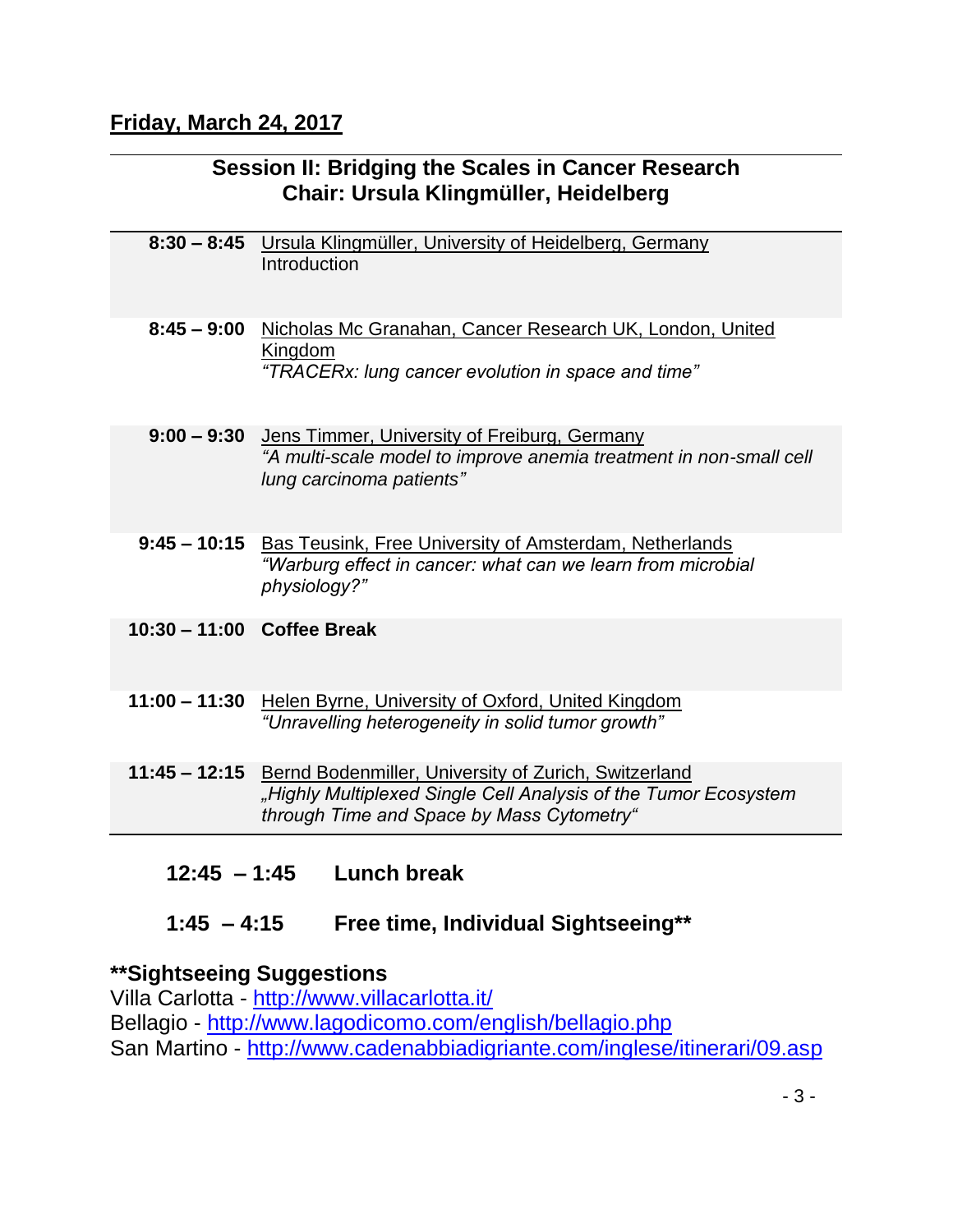# **Friday, March 24, 2017**

## **Session III: Aging and Cancer Chair: Anja Bosserhoff, Erlangen**

|               | 4:30 - 4:45 Anja Bosserhoff, University of Erlangen, Germany<br>Introduction                                                                                        |
|---------------|---------------------------------------------------------------------------------------------------------------------------------------------------------------------|
| $4:45 - 5:00$ | Dimitrios Mougiakakos, University of Erlangen<br>"Metabolic Alterations in CLL: From Immune Escape to Metabolic<br>Targeting"                                       |
| $5:00 - 5:30$ | Lenhard Rudolph, Leibniz Institute on Aging, Jena, Germany<br>"Somatic mutations, clonal selection, and transformation of<br>hematopoietic stem cells during aging" |
| $5:45 - 6:00$ | <b>Coffee Break</b>                                                                                                                                                 |
| $6:00 - 6:30$ | Claudia Scholl, German Cancer Research Center, Heidelberg,                                                                                                          |

**Germany** "*Exploiting functional dependencies in cancer for the development of targeted therapies"*

**7:30 p.m. Dinner**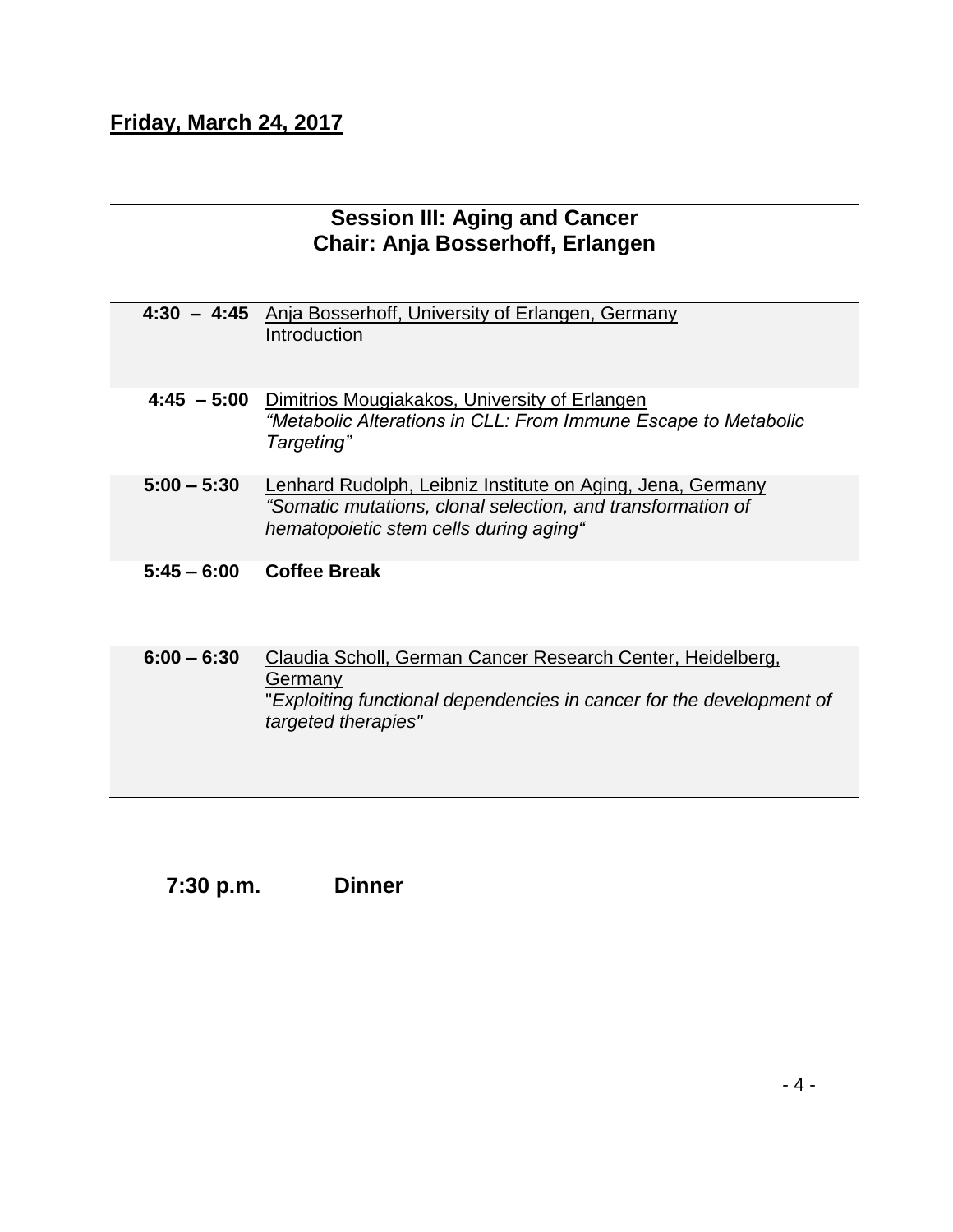## **Saturday, March 25, 2017**

#### **Session IV: ROS and Cancer Chair: Florian Greten, Frankfurt**

| 8:30 - 8:45 Florian Greten, Georg-Speyer-House, Frankfurt, Germany |
|--------------------------------------------------------------------|
| Introduction                                                       |
|                                                                    |

- **8:45 9:00** Christiane Opitz, University of Heidelberg, Germany *"An L-amino acid oxidase inhibits anti-tumor immune responses and promotes tumor cell motility in glioblastoma"*
- **9:00 9:30** Eyal Gottlieb, Israel Institute of Technology, Israel *"Cysteine oxidation mediates metabolic response to oxidative stress"*

**9:45 – 10:15 Coffee Break**

**10:15 – 10.45** Peter Vandenabeele, University of Ghent, Belgium *"Disease relevant and therapeutic opportunities of regulated necrosis: role of ferroptosis in cancer treatment and immunogenic cell death (ICD)"*

**11:00 – 11:30** Douglas R. Green, St. Jude Children's Research Hospital, Memphis, TN, USA *"To the edge of necroptosis and back"*

#### **12:00 – 1:45 Lunch Break**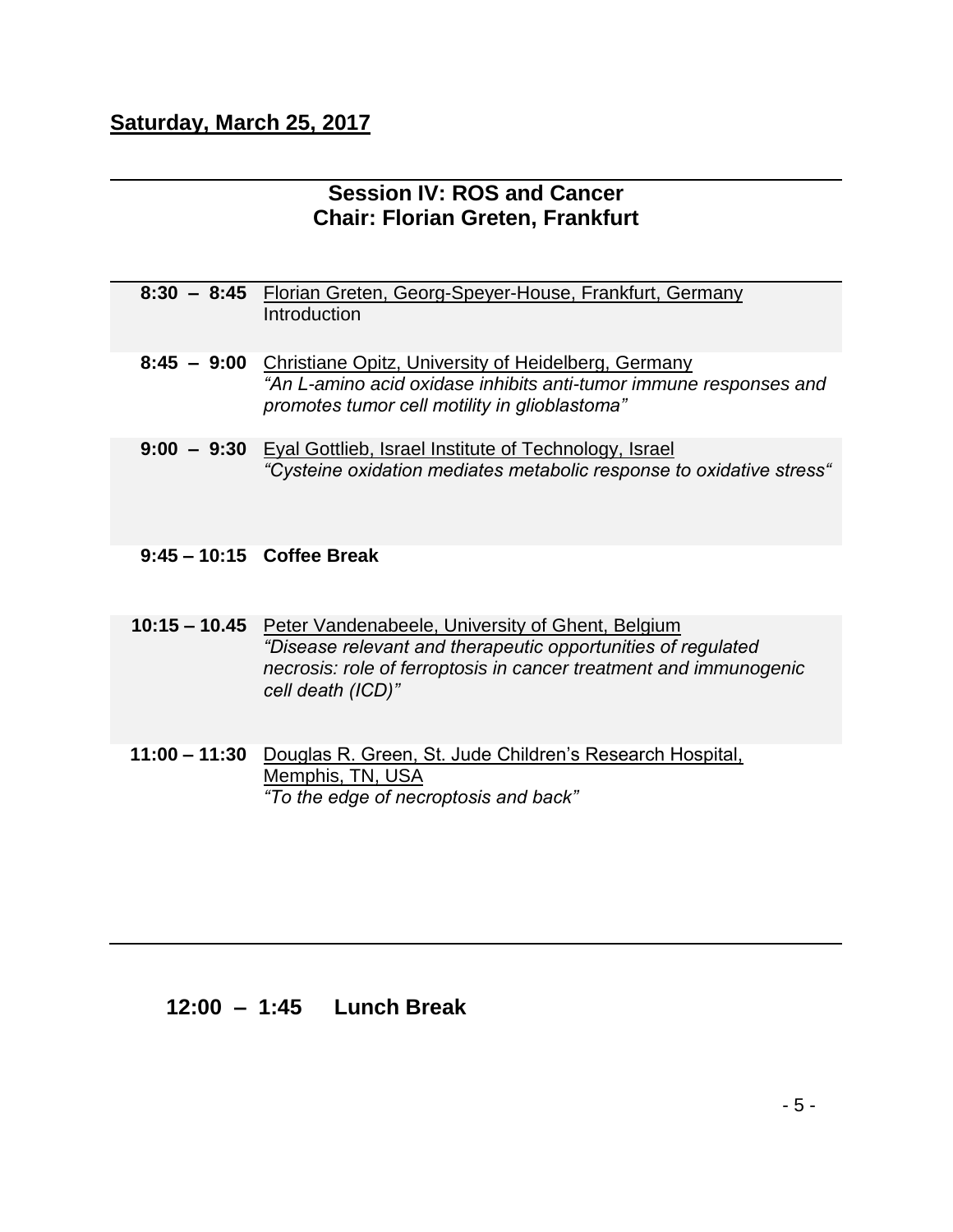## **Session V: Aberrant post-translational mechanisms in cancer Chair: Florian Bassermann**

| 8:00 p.m.     | <b>Candle Light-Dinner at the Villa</b>                                                                                          |
|---------------|----------------------------------------------------------------------------------------------------------------------------------|
| $5:30 - 7:00$ | <b>Meeting of the Program Committee</b>                                                                                          |
| $4:15 - 4:45$ | Philipp Jost, University of Munich, Germany<br>"Aberrant control of inflammation and cell death in leukemia"                     |
| $3:30 - 4:00$ | Michael Rape, University of California, Berkeley, USA<br>"Ubiquitin-dependent control of development and disease"                |
|               | $3:15 - 3:30$ Coffee Break with cake                                                                                             |
| $2:30 - 3:00$ | Michele Pagano, University School of Medicine, New York, USA<br>"SCF Ubiquitin Ligases: Deregulated proteolysis in human cancer" |
|               | 2:15 - 2:30 Stephan Hailfinger, University of Tuebingen, Germany<br>"NF-kB regulation by the protease MALT1"                     |
|               | 2:00 - 2:15 Florian Bassermann, University of Munich, Germany<br>Introduction                                                    |
|               |                                                                                                                                  |